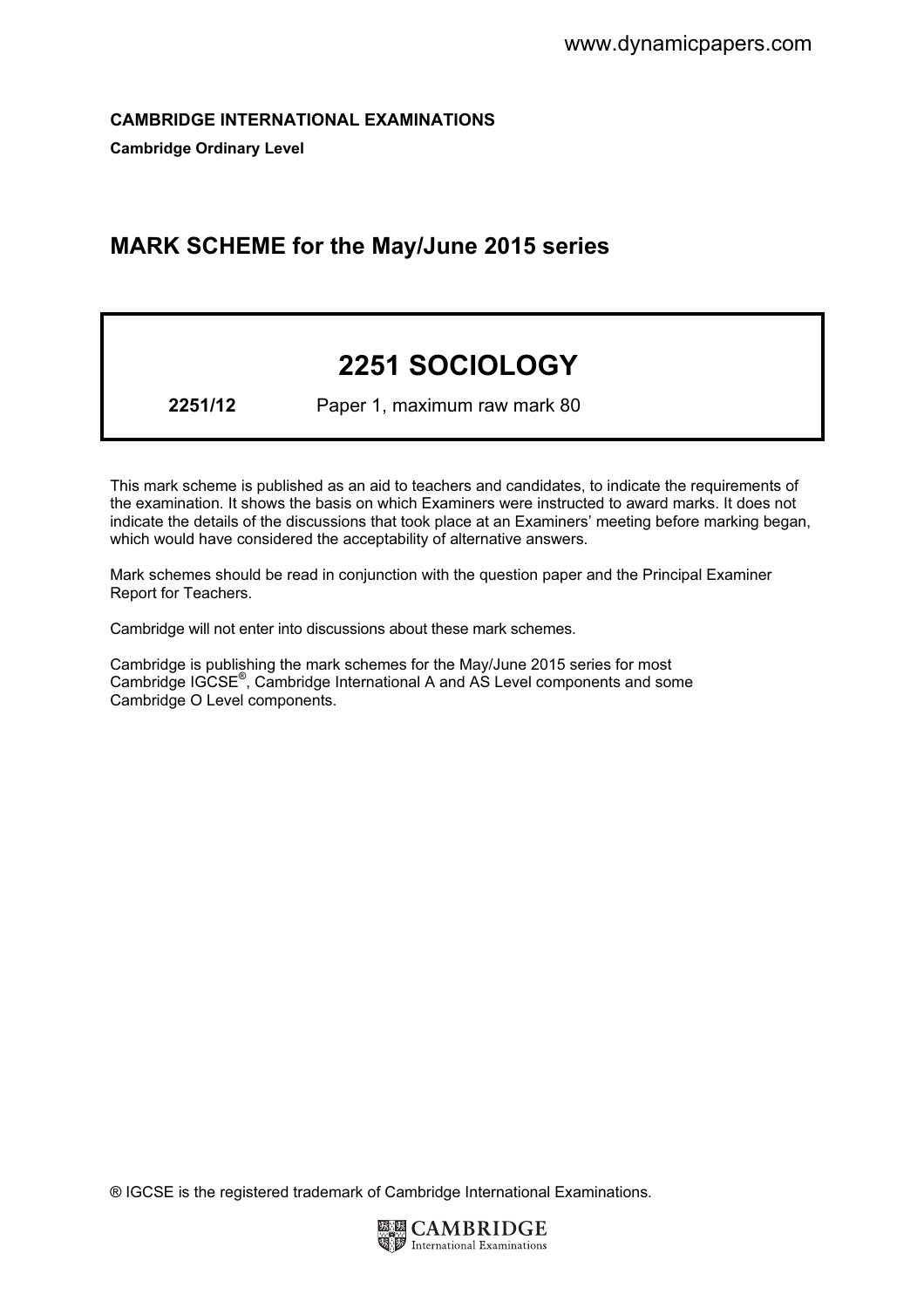|        |                                   | www.dynamicpapers.com    |  |  |  |
|--------|-----------------------------------|--------------------------|--|--|--|
| Page 2 | <b>Mark Scheme</b>                | <b>Syllabus</b><br>Paper |  |  |  |
|        | Cambridge O Level - May/June 2015 | 2251                     |  |  |  |

# Section A: Theory and method



Percentage of total population

# Source A Data found at: http://esa.un.org/unpd/wpp/population-pyramids/population-pyramids\_percentage.htm

# (a) From the evidence in Source A, identify two trends in population growth since 1950.

[2]

Candidates need to identify two clear trends credit should not be given for just copying figures from the source, but they may describe trends with reference to percentages within the data.

For example:

1

- Number of people living over 70 increasing
- % of population under 20 decreasing
- Ageing population
- People having fewer children/falling birth rate
- Females living longer
- Allow more males born than females
- Other reasonable response.

One mark for each trend correctly identified. (Up to a maximum of two.)

# (b) Identify two methods that could be used to collect population data. [2]

• Questionnaire/survey//interview/census/counting figures from registers of births and/or deaths

Two marks for any two methods identified. (Up to a maximum of two.)

 If candidate identifies two types of questionnaire/interview, credit both examples, (e.g. postal questionnaire and researcher administered questionnaire). Do not accept official statistics as it is not a method.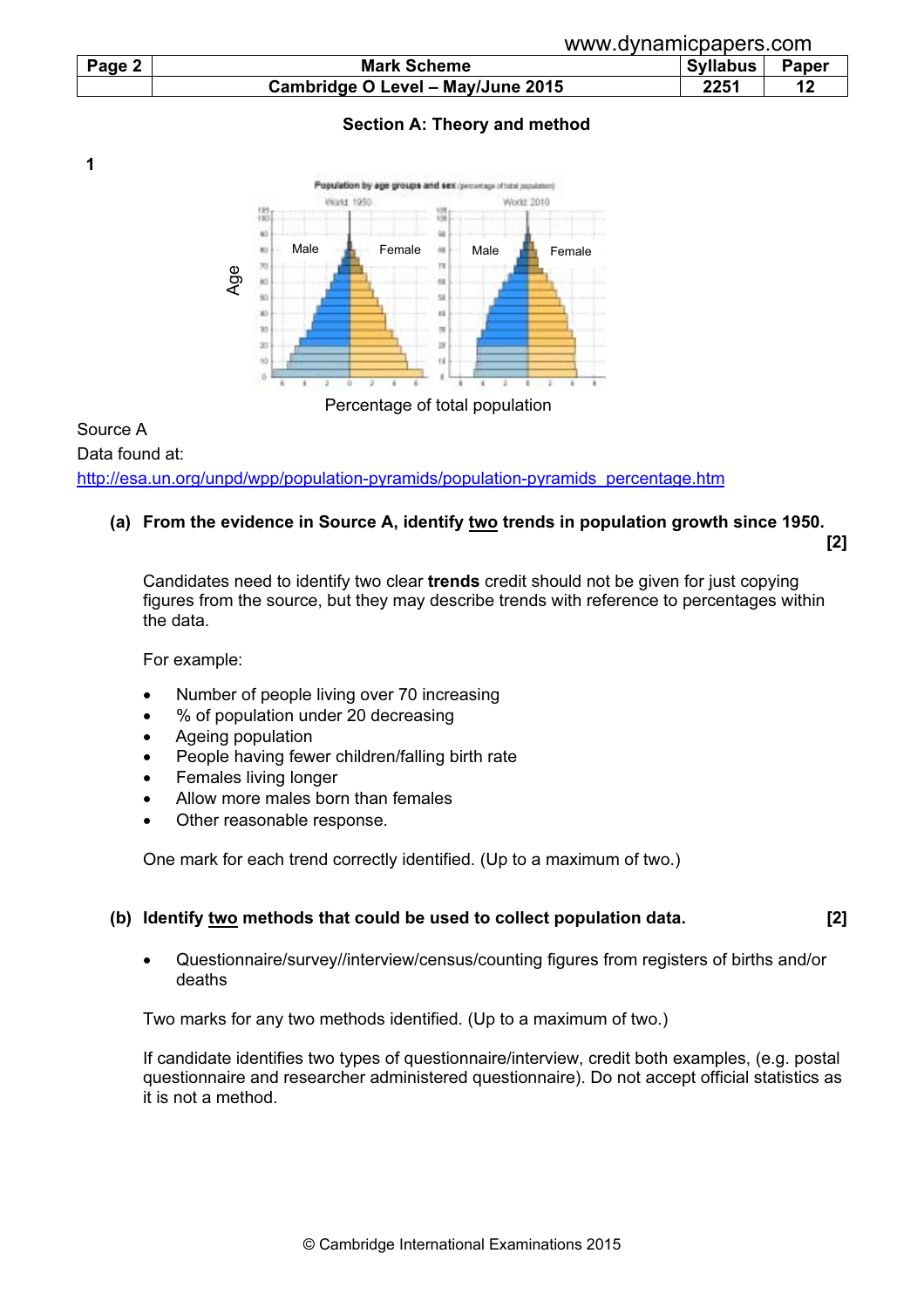| Page 3 | <b>Mark Scheme</b>                | Syllabus | <b>Paper</b> |
|--------|-----------------------------------|----------|--------------|
|        | Cambridge O Level - May/June 2015 | 2251     |              |

# (c) Using information from Source A, describe two reasons why quantitative data can be used to make generalisations. [4]

- Makes it easy to identify long term trends or patterns
- Large scale and numbers involved aid accurate generalisation
- Global coverage
- representative
- Make comparisons (age/gender) across time
- Any other reasonable response

#### Band 0

No creditworthy response.

#### Band 1 (1–2)

 Answers at the bottom of the band will offer one reason without reference to Source A. Alternatively; answers may be vague or general with little sociological knowledge. Answers at the top end of the mark band may offer two reasons but without use of details in Source A.

#### Band 2 (3–4)

 To reach this band candidates must make clear use of Source A. To reach the top of the band candidates will give two reasons with development and use of the data in Source A, e.g. You can generalise from quantitative data because you can see trends, source A shows that the world population is aging as in 2010 there are more people over 80 than there were in 1950.

#### (d) Describe two strengths of using field experiments in sociological research. [4]

Candidates will be expected to describe any of the following:

- Takes place in real social setting
- Not artificial
- More VAL ID
- Shows us how people behave in their natural surroundings
- May have fewer ethical problems
- Other reasonable response
- Allow covert observation so no Hawthorn effect

One mark for each strength correctly identified (up to a maximum of two).

 One mark for each point that is developed (up to a maximum of two). For example, candidate might write: "Field experiments are more valid (1 identification mark), relative to quantitative methods which don't have the same level of detail (1 development mark)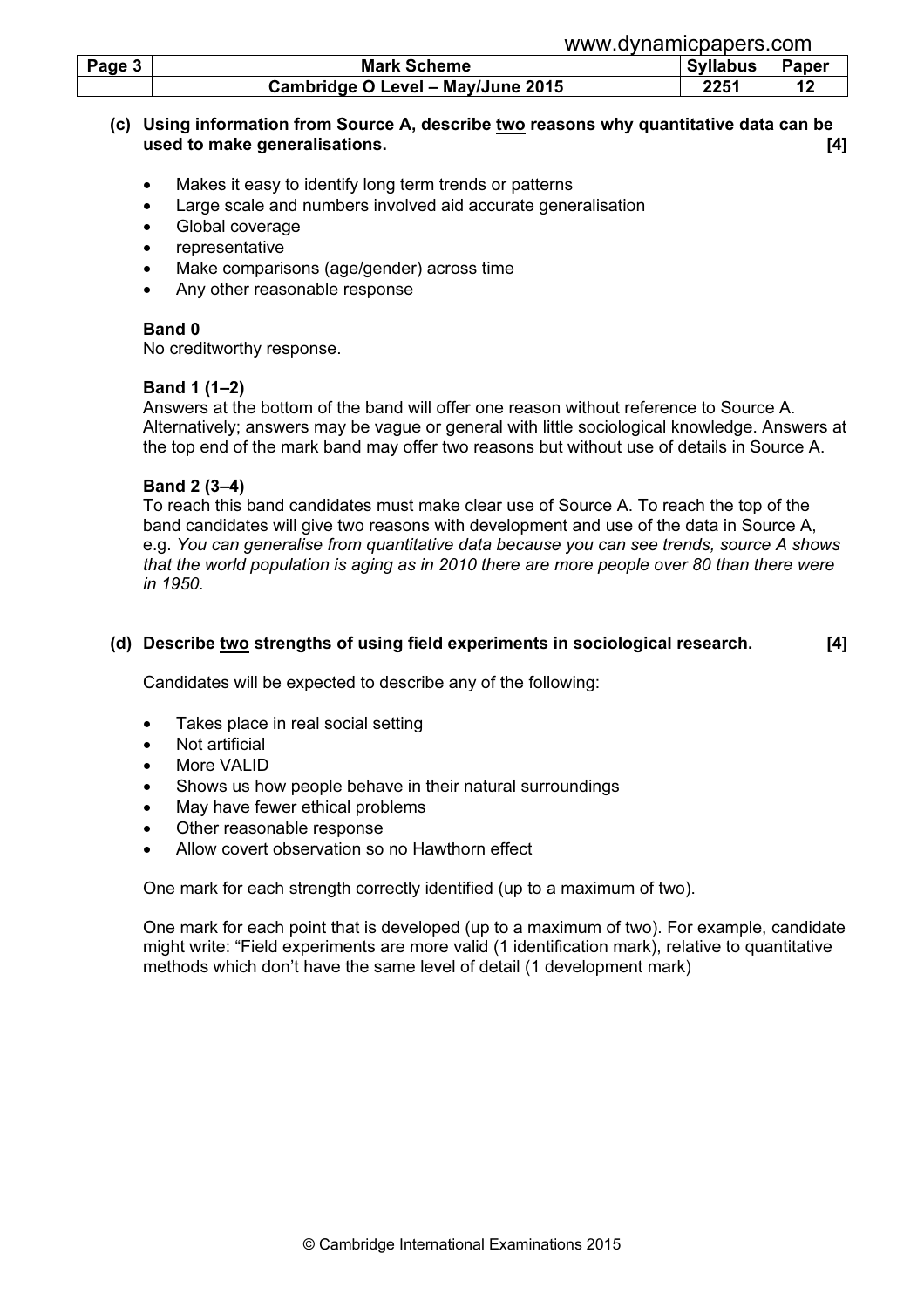| Page 4 | <b>Mark Scheme</b>                | <b>Syllabus</b> | <b>Paper</b> |
|--------|-----------------------------------|-----------------|--------------|
|        | Cambridge O Level - May/June 2015 | 2251            |              |

# (e) Describe two strengths and two limitations of using primary data in sociological research. [8]

Possible answers may include:

Strengths:

- Produced specifically for the researcher's purpose
- More representative as sample is selected by researcher
- More reliable than secondary data since researcher has greater control over data collection
- More valid than secondary data since researcher has greater control over data collection
- More relevant and up-to-date than some secondary data
- Other reasonable response.

Limitations:

- Expensive to produce
- Time consuming to collect
- Researcher may select data to support their own hypothesis/ researcher bias.
- May lack validity
- May still lack reliability and/or representativeness even though the researcher has produced the data themselves.
- Other reasonable response.

# Four marks are available for strengths and four marks for limitations.

 One mark for each strength correctly identified (up to a maximum of two). One mark for each strength that is developed (up to a maximum of two).

 One mark for each limitation correctly identified (up to a maximum of two). One mark for each limitation that is developed (up to a maximum of two).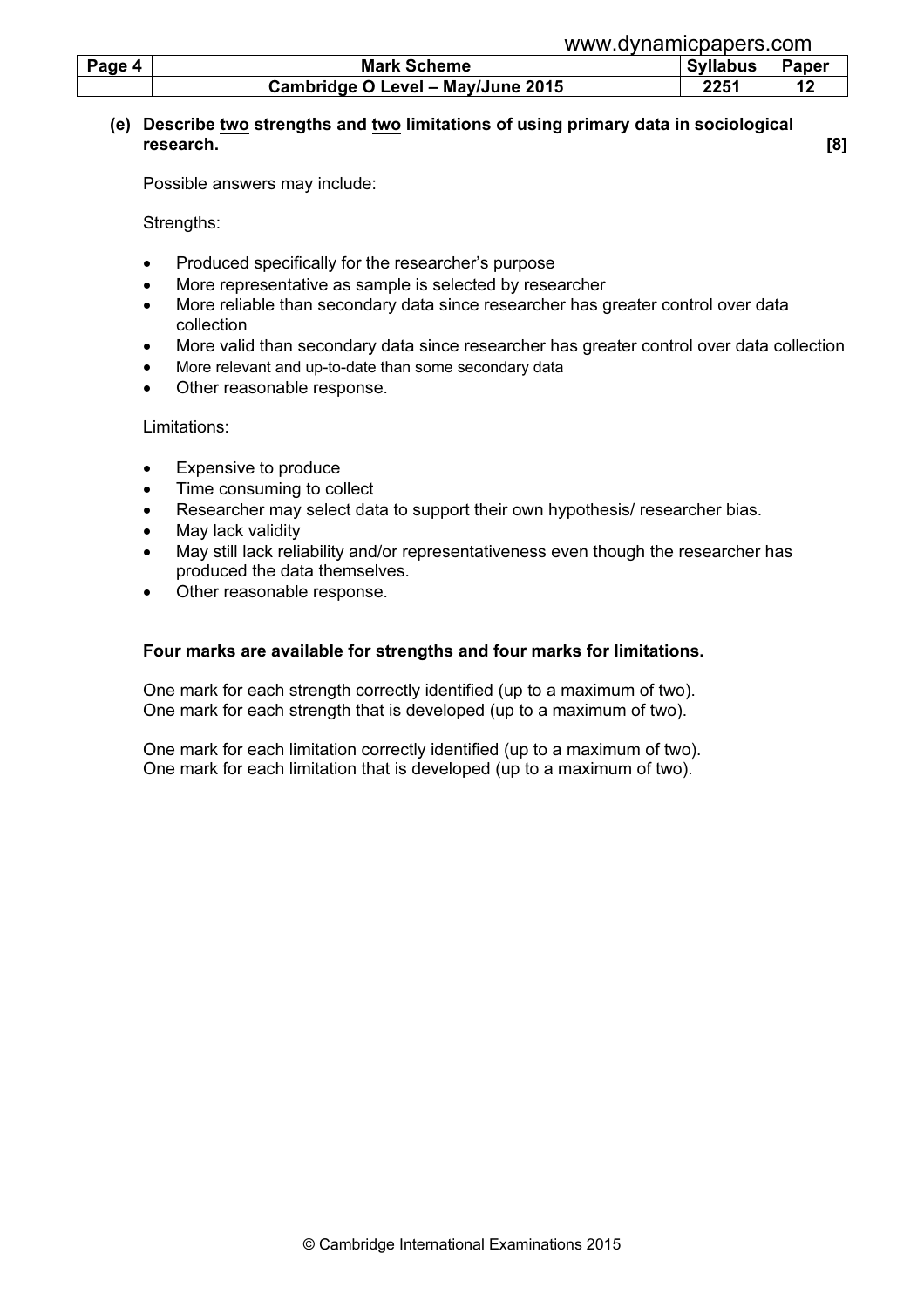| www.dynamicpapers.com |                                   |          |              |
|-----------------------|-----------------------------------|----------|--------------|
| Page 5                | <b>Mark Scheme</b>                | Syllabus | <b>Paper</b> |
|                       | Cambridge O Level - May/June 2015 | 2251     | 12           |

# (f) Explain why quantitative research methods are thought to be more reliable than qualitative research methods. **Example 20** and the set of the set of the set of the set of the set of the set of the set of the set of the set of the set of the set of the set of the set of the set of the set of the set of

 Key to this question is that candidates understand both quantitative and reliable. Candidates who confuse quantitative and qualitative, reliable and valid are unlikely to score highly. Candidates may demonstrate an understanding that quantitative methods are favoured by positivists because this 'scientific method' is seen as more objective and systematic. These methods allow numerical data to be produced and trends to be identified. The research is easily replicated by others because data is often collected using standardised questions, which are easily coded and quantified. This makes replication easy and allows for accurate cross-checking of results.

 Candidates may approach the question by discussing a particular quantitative method, e.g. questionnaires. If this is done well, candidates could potentially reach Band 3.

#### Band 0

No creditworthy response.

#### Band 1 (1–3)

 Answers at this level are likely to show limited understanding and be based on common sense or demonstrate little in the way of clear sociological knowledge or terminology, e.g. 'quantitative data is more reliable because it is in number form.'

 At the top of the band candidates may begin to use some appropriate knowledge or terminology. Candidates may only give one reason.

#### Band 2 (4–7)

 At the bottom of the band, candidates demonstrate basic understanding of the issue and use some appropriate knowledge and terminology. Supporting explanation may be weak or oversimplistic, e.g. 'quantitative data is more reliable because the research is easily repeated'. At the top of the band, candidates use appropriate knowledge and terminology but may not fully focus on the question. Candidates are likely to offer more than one reason, e.g. 'quantitative data is more reliable because the research produces lots of data which is easily turned into statistic. It is easy to repeat and is more scientific'.

#### Band 3 (8–10)

 The candidates' answer is fully focused on the question. There is evidence of good use of sociological terms and candidates may make clear reference to the concept of reliability and understand the link between this and the method used. At the top of the band, candidates should offer a range of reasons as well as demonstrate accurate use of sociological concepts. Candidates will be expected to demonstrate a good understanding of the links between methods chosen and reliability of the data.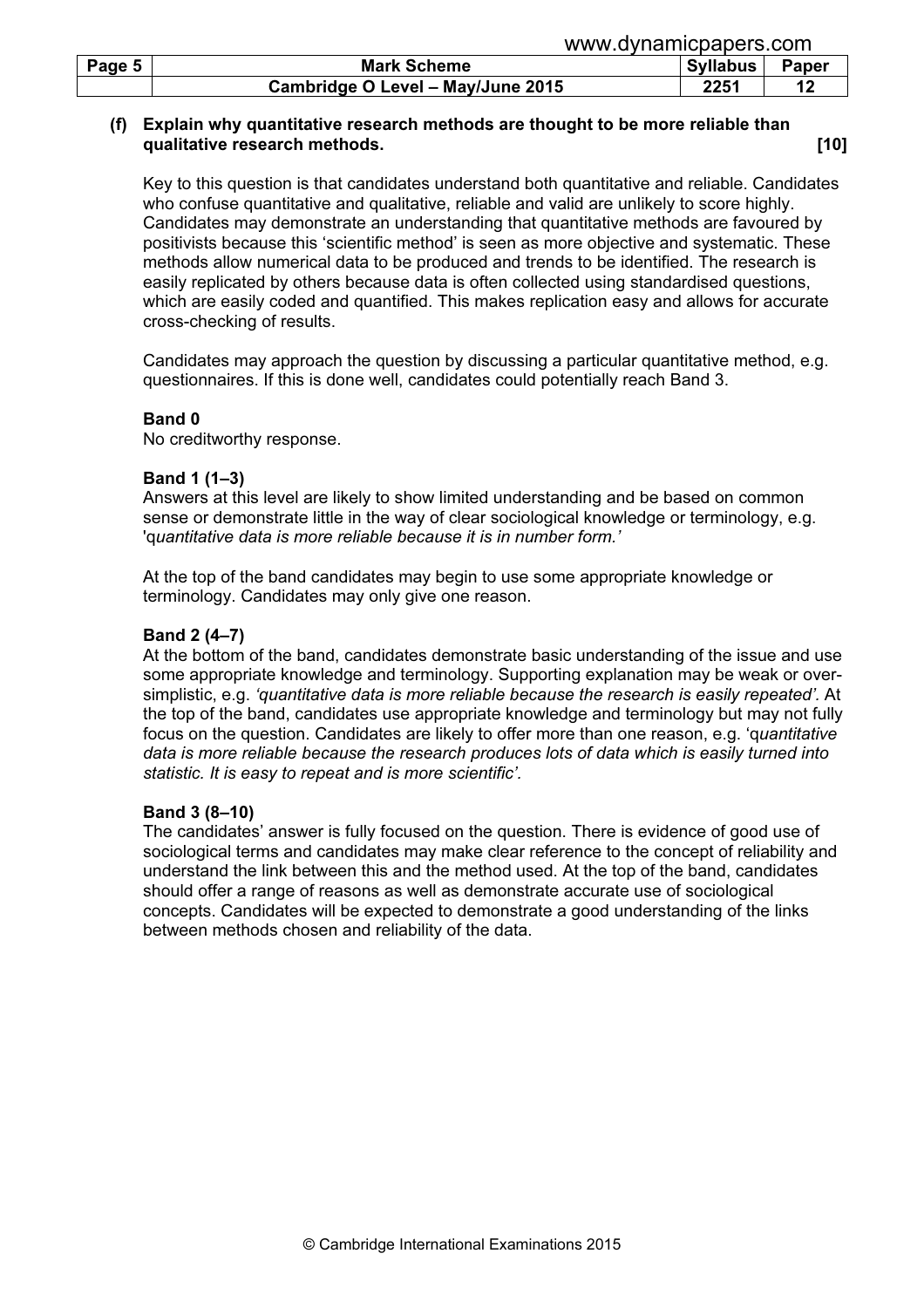|        | www.dynamicpapers.com             |                          |  |  |  |  |
|--------|-----------------------------------|--------------------------|--|--|--|--|
| Page 6 | <b>Mark Scheme</b>                | Paper<br><b>Syllabus</b> |  |  |  |  |
|        | Cambridge O Level - May/June 2015 | 2251                     |  |  |  |  |

#### (g) To what extent should sociological research be scientific? [15]

 The key to this question is understanding the classic debate between positivists and interpretivists about whether sociology can be scientific. Candidates may discuss that this is now a dated argument and that 'triangulation' is the favoured method. Candidates might also consider if 'science' itself needs to be defined/redefined.

Candidates might talk about:

For

- Sociology needs to establish social facts to be able to make generalisations about society.
- Researchers need to maintain objectivity in order to prevent their values influencing the research findings
- Positivists think that scientific methods should be used because society is an external reality constraining the individual
- Scientific research can be easily replicated and checked for accuracy
- Other reasonable arguments.

# Against

- Interpretivists would argue that humans are not inanimate objects. They would say humans interact with their surroundings and the researcher, so scientific methods shouldn't be used.
- Science is not objective; researchers are influenced by their choice of research topic, method and funding.
- Methods like experiments may be unethical and so shouldn't be used.
- Subject may be manipulated by the researcher or vice versa.
- Interpretivists would argue that variables cannot be controlled and may not even be known.
- Other reasonable arguments.

# Band 0

No creditworthy response.

# Band 1 (1–4)

 Answers in this band may be largely based on common sense showing limited or no knowledge of sociological terms or concepts. At the top of the band, candidates may make one or two general points about positivism, but they won't be well-linked to the question, e.g. 'sociology should be scientific because you need facts about society.'

# Band 2 (5–8)

 In this band candidates may approach the question by describing some of the methods associated with scientific/quantitative research. There may be some basic discussion of the strengths and/or limitations of quantitative research. They may describe methods and their problems. Alternatively, they may offer an answer which is list-like in nature but there will be no real attempt to assess whether sociological research should be scientific. At the top of the band, candidates may offer a description of more than one method or issue.

# A one-sided answer cannot score higher than 8 marks.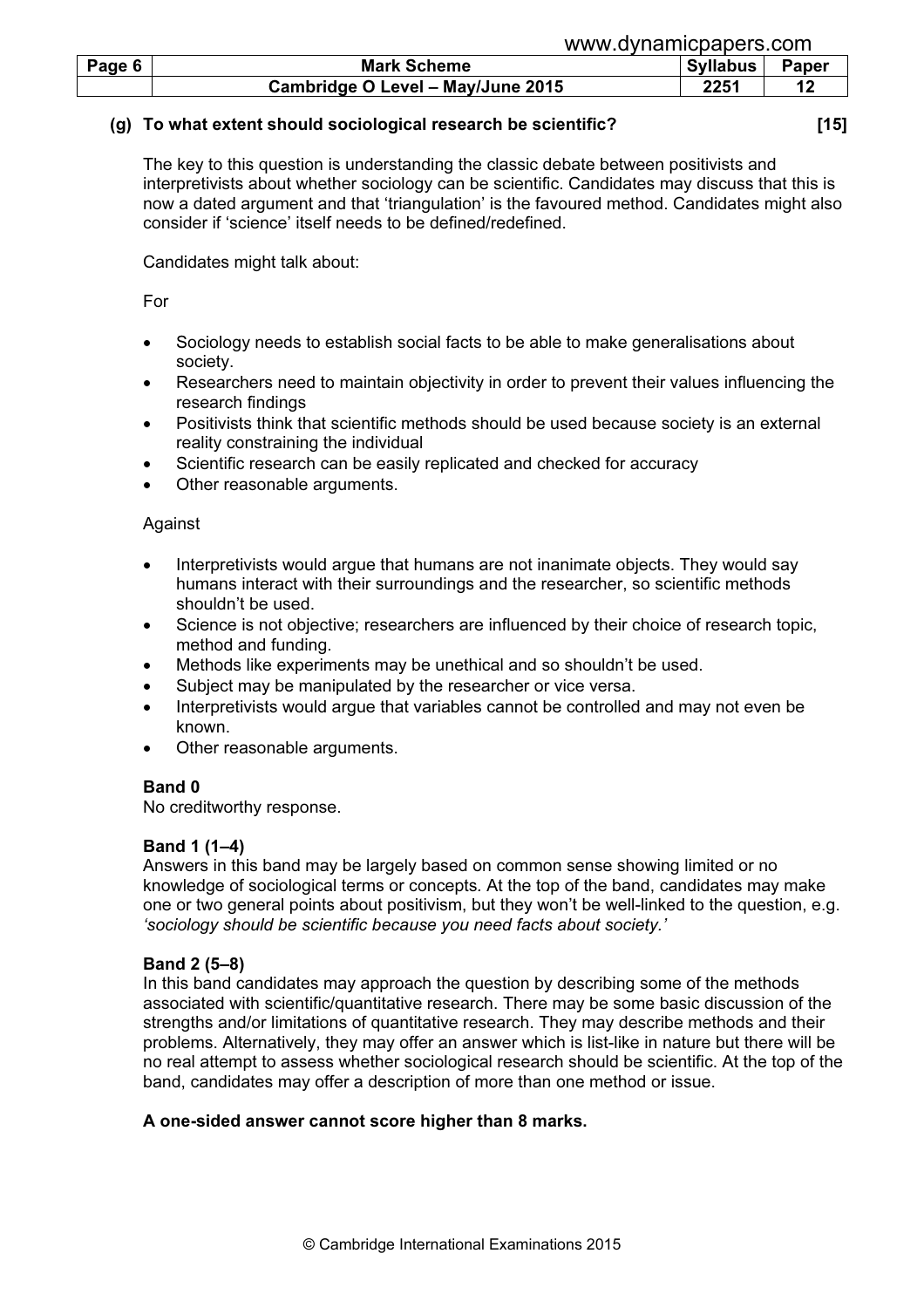|        |                                   | www.uyildililopapois.com |              |  |  |
|--------|-----------------------------------|--------------------------|--------------|--|--|
| Page 7 | <b>Mark Scheme</b>                | <b>Syllabus</b>          | <b>Paper</b> |  |  |
|        | Cambridge O Level - May/June 2015 | 2251                     |              |  |  |

www.dynamicpapers.com

#### Band 3 (9–12)

 Answers in this band will show good sociological knowledge and understanding of whether sociology should be scientific. Sociological terms and concepts will be used with greater accuracy and/or frequency. For the most part, answers will be well developed, focused on the question and there will be a range of points presented. There will be a two-sided response but this may be unbalanced. At the bottom of the band, candidates may provide a narrower range of points. At the top of the band, expect a wider range of points and clear focus on the question.

# Band 4 (13–15)

 Answers in this band will be clearly focused on the question and address the 'extent' to which sociology should be scientific. Candidates show excellent grasp of sociological terms and knowledge. At the bottom of the band, candidates will offer a range of arguments both for and against the question but may not offer an evaluative conclusion. At the top of the band, there will also be an evaluative conclusion, e.g. 'positivists might aim to be scientific but they cannot hope to achieve the 'objectivity' of the natural sciences as the subject will always interact with the researcher.'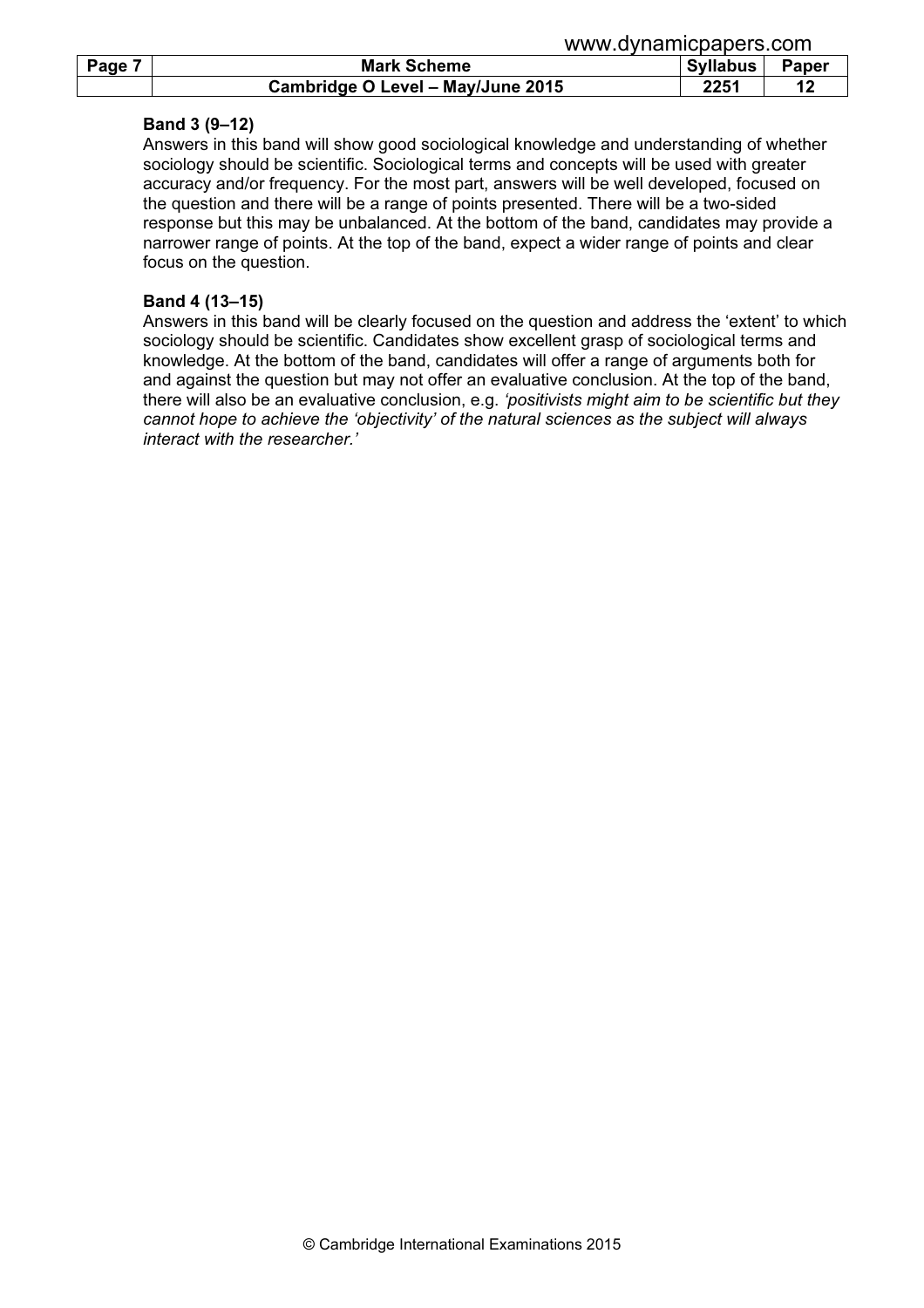| Page 8 | <b>Mark Scheme</b>                | Syllabus | <b>Paper</b> |
|--------|-----------------------------------|----------|--------------|
|        | Cambridge O Level - May/June 2015 | 2251     |              |

# Section B: Culture, identity and socialisation

Gender identity is not only formed in early childhood during primary socialisation but also shaped by the peer group, school and work place. **Example 2** and  $\lbrack 2 \rbrack$ 

#### 2 (a) What is meant by 'identity'?

How individuals see and define themselves and how other people see and define them.

 One mark for partial definition, e.g. how others see us. Two marks for clear definition, e.g. how we see ourselves and how other people see and define us.

#### (b) Describe two ways in which gender identity can be reinforced. [4]

Candidates will be expected to identify and describe two from the following:

- **Canalisation**
- **Manipulation**
- **Coercion**
- **Sanctions**
- Rewards
- Secondary socialisation e.g. peer pressure
- Primary socialisation
- Verbal appellation
- Role modelling in the media
- Hidden curriculum
- Other reasonable responses.

 One mark for each point correctly identified (up to maximum of two). One mark for each point that is developed (up to a maximum of two).

# (c) Explain how the peer group contributes to secondary socialisation. [6]

 Candidates need to demonstrate an understanding of the process of secondary socialisation in the peer group irrespective of age.

Possible answers:

- Anti-school sub-culture
- Youth sub-culture
- Need to fit in/conform/acceptance/ridicule/shunning/ostracism
- Peer pressure
- Examples of adult peer group influences, e.g. work place
- Any other reasonable response.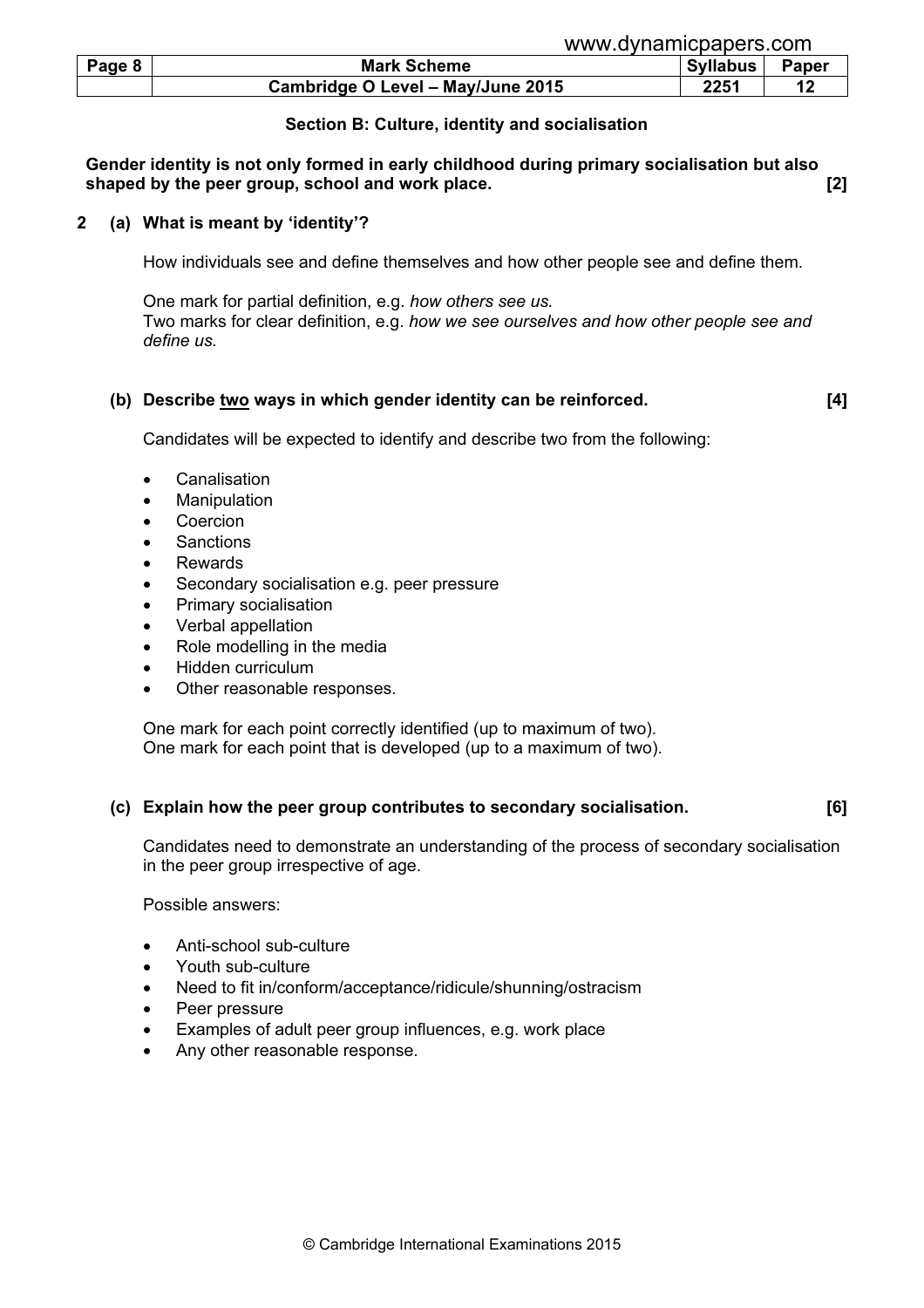|        |                                   | www.uvilallilupapers.com |  |  |
|--------|-----------------------------------|--------------------------|--|--|
| Page 9 | <b>Mark Scheme</b>                | <b>Syllabus</b><br>Paper |  |  |
|        | Cambridge O Level - May/June 2015 | 2251                     |  |  |

www.dynamicpapers.com

#### Band 0

No creditworthy response.

# Band 1 (1–3)

 Answers in this band will show only a limited awareness of the role of the peer groups in secondary socialisation. Responses may be short and un/under developed. At the top of the band, there may be a tendency towards simplistic answers, engaging with sociological ideas without using sociological language. Alternatively, candidates may offer a wider range of weak points. Answers may be placed broadly within the concept of secondary socialisation in general.

# Band 2 (4–6)

 A clear and accurate explanation showing good sociological knowledge and understanding of the role of the peer group in secondary socialisation, which is supported by relevant examples. Sociological terms should be expected. At the top of the band candidates will use sociological terms and concepts, referring to a range of factors. Candidates will address the contribution of the peer group in secondary socialisation.

# (d) Explain why inadequate socialisation can be a problem for society. [8]

 Candidates should show awareness of the argument that inadequate socialisation can threaten the stability of society.

Possible answers:

- Dysfunctional for society
- Anomie
- Crime and deviance
- Encourages counter culture
- Feral children
- Encourages other social division, e.g. racism, homophobia, sexism
- Undermines value consensus
- Other reasonable responses.

# Band 0

No creditworthy response.

# Band 1 (1–3)

 Answers in this band will show only a limited awareness of the problem of inadequate socialisation. There may be some discussion of socialisation but this may not be directed to the question. Responses may be short and undeveloped. Sociological terms and concepts are unlikely to be used. At the bottom of the band, expect one weak point. At the top of the band, candidates may offer more than one weak point.

# Band 2 (4–6)

 Answers in this band will show basic sociological knowledge and understanding. Responses may be underdeveloped and lacking in range. At the bottom of the band, candidates are unlikely to use sociological terms and concepts accurately. Answers may focus on describing inadequate socialisation; this may include description of how inadequately socialised groups like feral children struggle to adapt, without any attempt to explain why this presents a problem for society, e.g. 'feral children are not socialised correctly and they are unable to do basic things like walk and talk so they don't fit in.' At the top of the band, candidates may be beginning to use sociological terms and concepts with greater accuracy. However, some aspects of the answer may only be partially developed.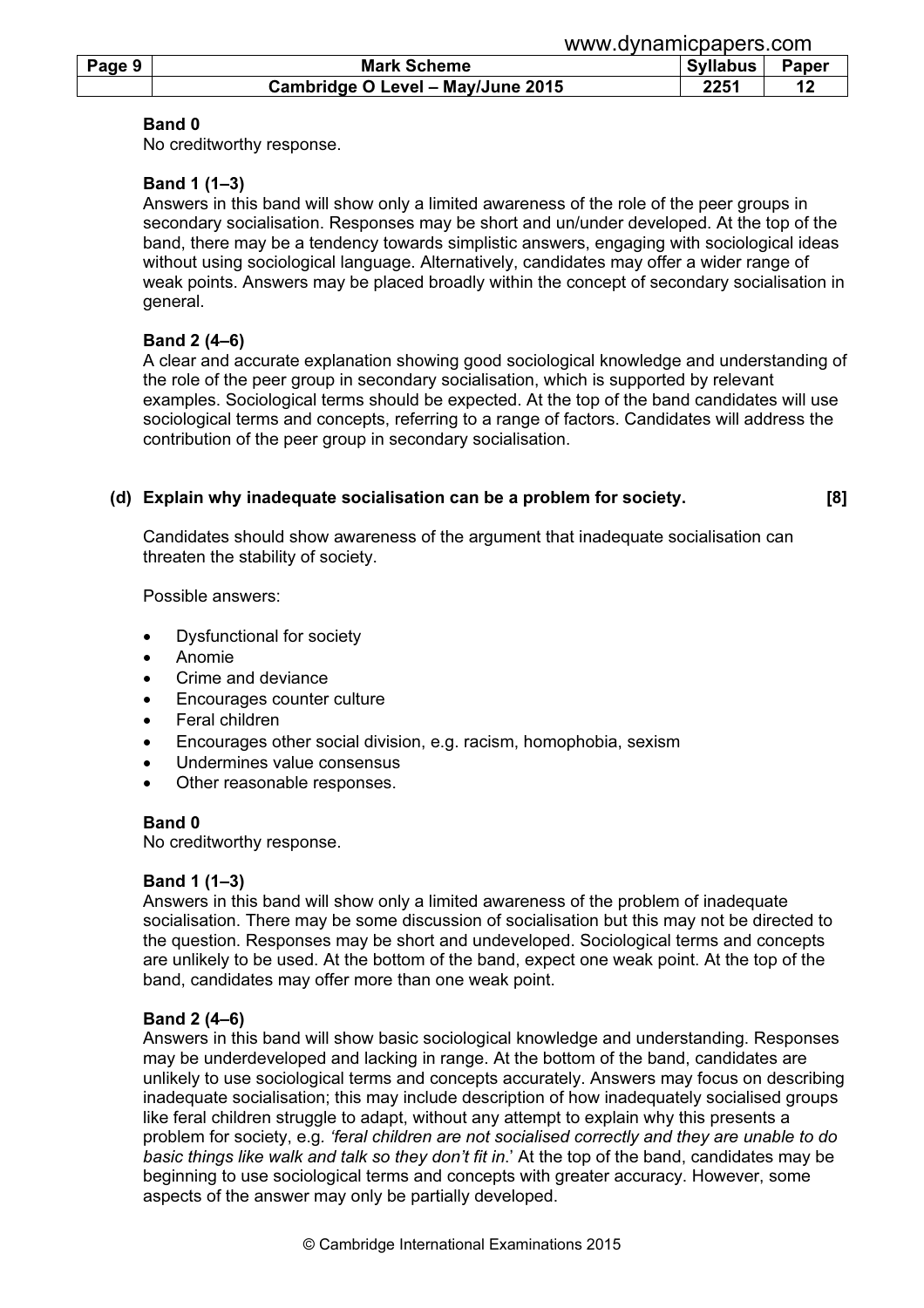|                |                                   | www.dynamicpapers.com    |  |  |  |
|----------------|-----------------------------------|--------------------------|--|--|--|
| <b>Page 10</b> | <b>Mark Scheme</b>                | Paper<br><b>Syllabus</b> |  |  |  |
|                | Cambridge O Level - May/June 2015 | 2251                     |  |  |  |

# Band 3 (7–8)

 Answers in this band will show good sociological knowledge and understanding of how inadequate socialisation can be viewed as a problem and will be well developed and explained. Sociological terms and concepts will be used accurately. Answers will be well focused on the question and there will be a range of reasons presented. At the top of the band explanations will be clear throughout.

# (e) To what is extent is human behaviour learned through the processes of socialisation?

 $[15]$ Candidates should show an awareness of the nature vs. nurture debate.

Possible answers:

For

- Relative nature of behaviour from society to society and across time
- Evidence of difference in gender role socialisation
- Feral children
- Agencies of socialisation
- Processes of socialisation
- Other reasonable responses.

Against:

- **Instinct**
- Mothering instinct
- Genetics and intelligence
- Other reasonable responses.

#### Band 0

No creditworthy response.

# Band 1 (1–4)

 Answers in this band may be vague and largely based on common sense showing limited knowledge of the debate. Responses may be short, undeveloped and one-sided, e.g. 'sociologists believe that most human behaviour is learnt from our parents.' At the bottom of the band, use of sociological terms or concepts is very unlikely. At the top of the band, candidates may understand the meaning of socialisation or be able to list the agencies of socialisation but have no understanding of the processes of socialisation.

# Band 2 (5–8)

 In this band candidates will show some basic knowledge of the debate. Alternatively, they may offer an answer which is list-like in nature but there will be no real attempt to address the issues raised by the question. There may be limited use of sociological terms or concepts. Responses may be underdeveloped and lack range. Answers may be simplistic and two-sided responses are unlikely. At the top of the band, candidates may describe examples of primary or secondary socialisation, e.g. 'parents socialise their children into being male or female by the way they speak to them, dress them and treat them.'

#### A one-sided answer cannot score higher than 8 marks.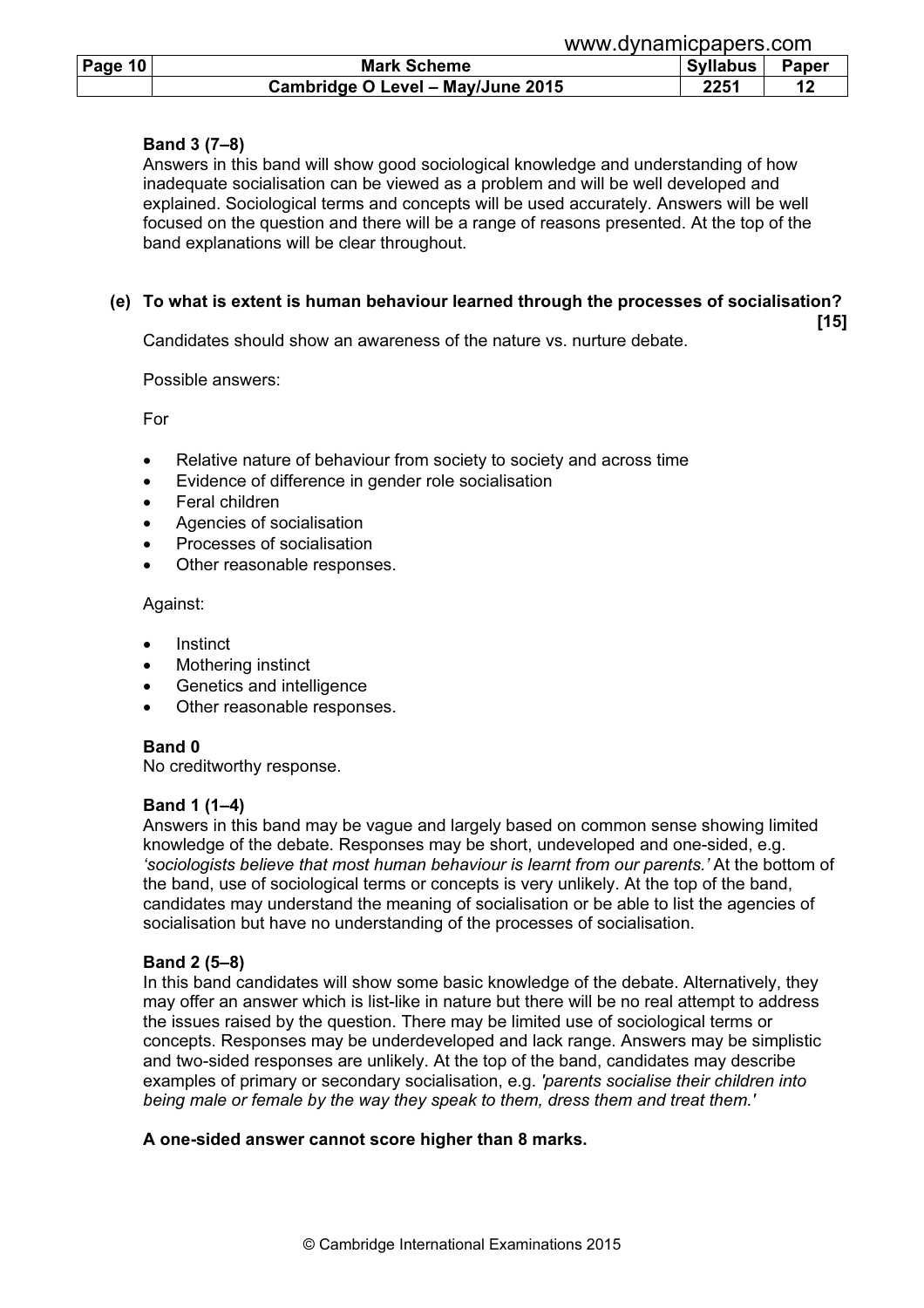|         |                                   | <u>www.uyildiliicpapcis.com</u> |       |  |  |
|---------|-----------------------------------|---------------------------------|-------|--|--|
| Page 11 | <b>Mark Scheme</b>                | <b>Syllabus</b>                 | Paper |  |  |
|         | Cambridge O Level - May/June 2015 | 2251                            |       |  |  |

#### Band 3 (9–12)

 Answers in this band will show good sociological knowledge and understanding of the nature vs. nurture debate. Sociological terms and concepts will be used with greater accuracy and/or frequency. For the most part, answers will be well developed, focused on the question and there will be a range of points presented. There will be a two-sided response but this may be unbalanced. At the bottom of the band, candidates may provide a narrower range of points. At the top of the band, expect a wider range of points and clear focus on the question.

www.dynamicpapers.com

#### Band 4 (13–15)

 Answers in this band will show an excellent knowledge and understanding of the nature vs. nurture debate. There will be a strong grasp of the argument as well as accurate and frequent use of sociological terms and concepts. Answers will be well developed, clearly focused on the question and discuss a wide range of points. Responses will be two-sided and balanced. At the bottom of the band, some attempt at a conclusion will be made. At the top of the band, there will be a clear attempt to offer an assessment of the 'To what extent...?' part of the question through a focused conclusion, e.g. 'human behaviour is learned to a large extent although humans may have some basics instincts the wide varieties of human behaviours observed across time and between different cultures strongly suggests most human behaviour is learnt.'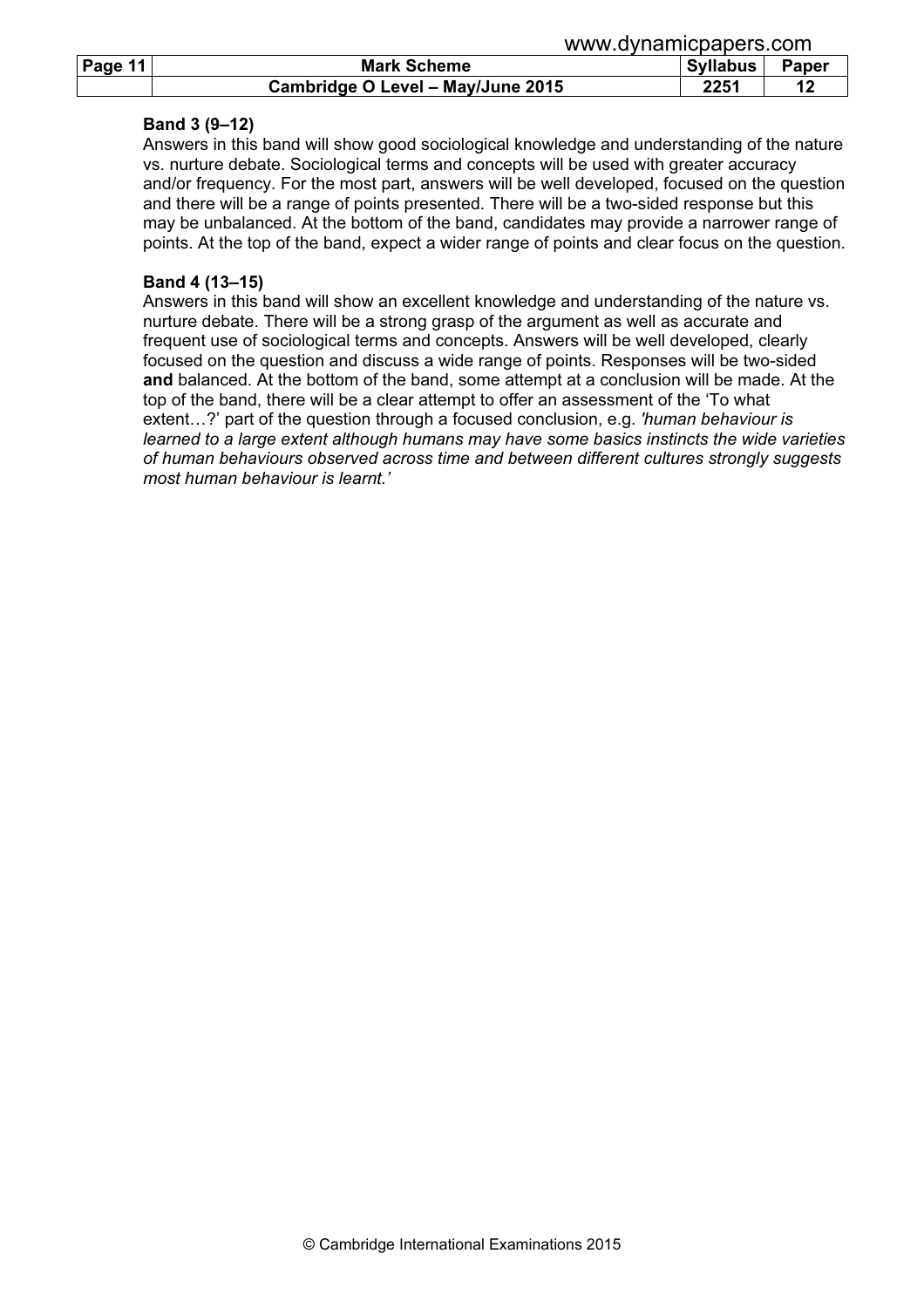|  | www.dynamicpapers.com |  |
|--|-----------------------|--|
|  |                       |  |

| Page 12 | <b>Mark Scheme</b>                | <b>Syllabus</b> | <b>Paper</b> |
|---------|-----------------------------------|-----------------|--------------|
|         |                                   |                 |              |
|         | Cambridge O Level - May/June 2015 | 2251            |              |

# Section C: Social inequality

Gender is one form of social stratification where a person's status is ascribed not achieved. Those who do not have high status or power in society may suffer from discrimination and poor life chances. Some feminists claim that patriarchy exists in most societies and this leads to discrimination against women.

# 3 (a) What is meant by 'achieved status'? [2]

 Position which is earned through a person's own efforts rather than inherited. One mark for partial definition, e.g. 'the status you get from working hard.' Two marks for clear definition, e.g. 'the status you get through your own efforts rather than status you inherit from your family.'

# (b) Describe two forms of social stratification other than gender. [4]

Candidates will be expected to identify and describe two from the following:

- Age
- Class
- Wealth/income
- Ethnicity/race
- Religion/ theocracy
- **Status**
- Power
- **Disability**
- Caste
- Other reasonable responses.

 One mark for each point correctly identified (up to maximum of two). One mark for each point that is developed (up to a maximum of two).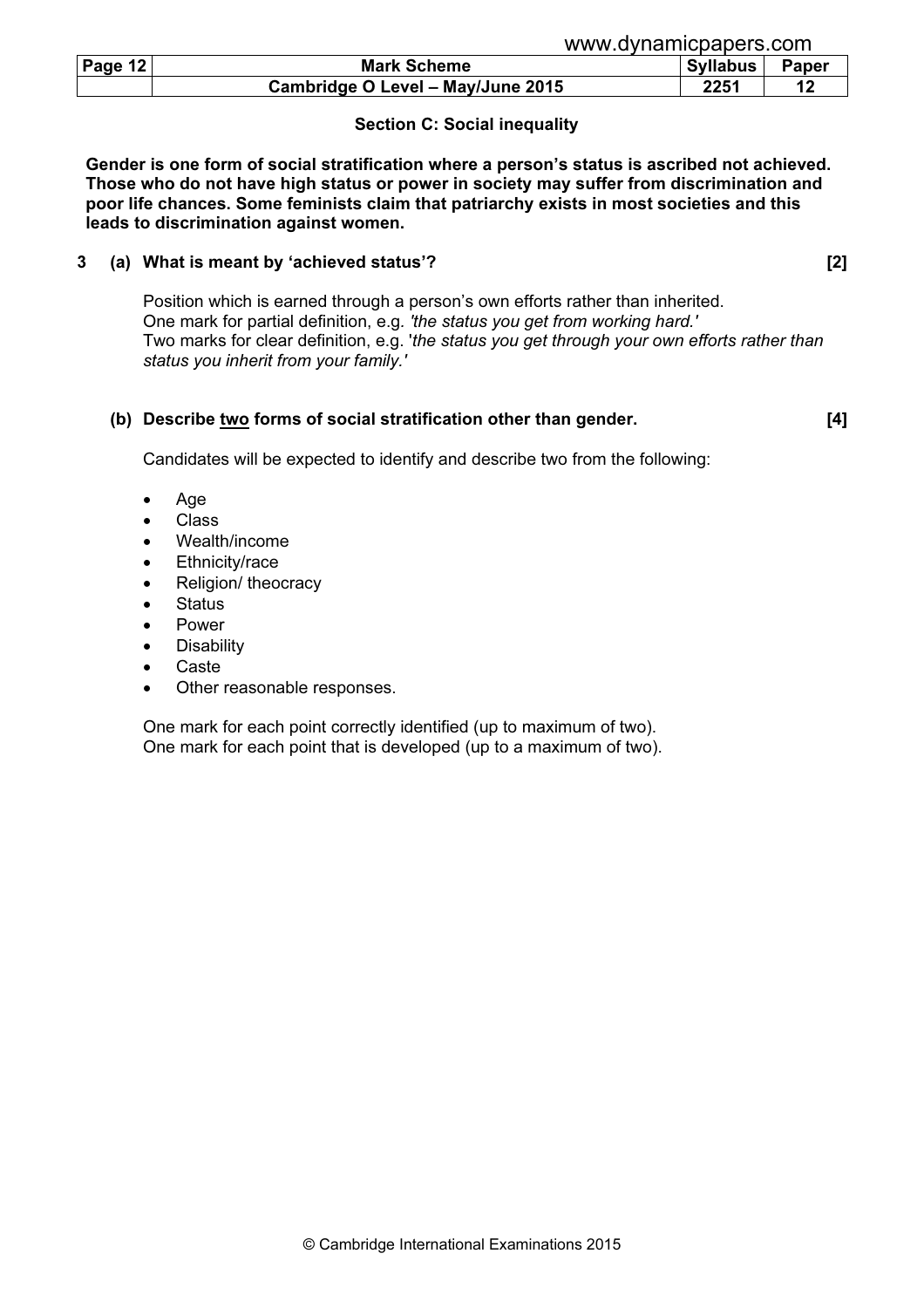|                | www.dynamicpapers.com             |                 |       |  |
|----------------|-----------------------------------|-----------------|-------|--|
| Page 13 $\mid$ | <b>Mark Scheme</b>                | <b>Syllabus</b> | Paper |  |
|                | Cambridge O Level - May/June 2015 | 2251            | 49    |  |

# (c) Explain how people born with higher ascribed status can have better life chances than other social groups. [6]

 Candidates need to demonstrate an understanding of both what ascribed status means and life chances. Candidates who confuse ascribed and achieved status are unlikely to score highly.

Possible answers:

- Better access to education including top universities
- 'old boys' network better access to higher status jobs
- Better access to health care/more advanced health care
- Access to political elite/ part of political classes
- Access to technology/ media/knowledge
- Better access to legal representation
- Any other reasonable response.

# Band 0

No creditworthy response.

#### Band 1 (1–3)

 Answers in this band will show only a limited awareness of the concept of ascribed status and life chances. Responses may be short and un/under developed. At the top of the band, there may be a tendency towards simplistic answers, engaging with sociological ideas without using sociological language. Alternatively, candidates may offer a wider range of weak points. Answers may be placed broadly within the concept of life chances in general.

#### Band 2 (4–6)

 A clear and accurate explanation showing good sociological knowledge and understanding of the concepts of ascribed status and life chances which is supported by relevant examples. Sociological terms should be expected. At the top of the band candidates will use sociological terms and concepts, referring to a range of factors. Candidates will address how life chances are improved relative to other social groups.

# (d) Explain why lack of power may lead to discrimination. [8]

 Candidates should show an understanding of the concepts of power and discrimination. Power need not be political power it can also be economic power in capitalist society. The question is clearly not intended to be power as in electricity, as this is not a sociological concept, although a candidate who argued that lack of electricity resulted in poor life chances/discrimination would deserve some credit.

Possible answers:

- Media stereotypes
- Police labelling
- Lack of rights
- Patriarchal societies
- Lack of economic
- Lack of political power
- Being old, disabled, working class, ethnic minority
- Other reasonable responses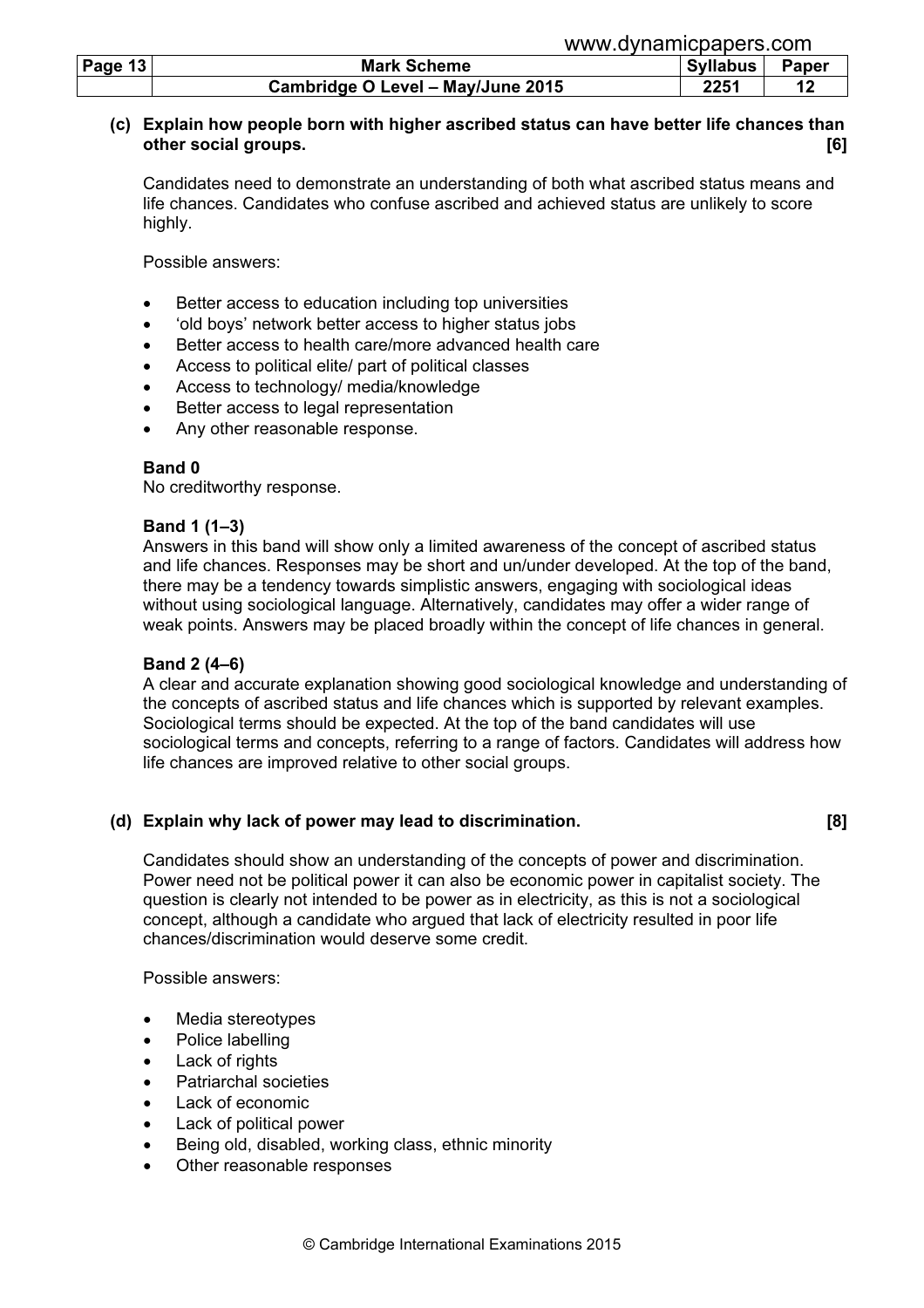|         | www.dynamicpapers.com             |                 |       |
|---------|-----------------------------------|-----------------|-------|
| Page 14 | <b>Mark Scheme</b>                | <b>Syllabus</b> | Paper |
|         | Cambridge O Level - May/June 2015 | 2251            | 12    |

#### Band 0

No creditworthy response.

#### Band 1 (1–3)

 Answers in this band will show only a limited awareness of why lack of power may be linked to discrimination. There may be some discussion of discrimination but may not be directed to the question. Responses may be short and undeveloped. Sociological terms and concepts are unlikely to be used. At the top of the band, candidates may offer more than one weak point.

#### Band 2 (4–6)

 Answers in this band will show basic sociological knowledge and understanding. Responses may be underdeveloped and lacking in range. At the bottom of the band, candidates are unlikely to use sociological terms and concepts accurately. Answers may focus on describing discrimination; this may include description of causes of discrimination, without any attempt to explain why lack of power is significant, e.g. 'working class people may suffer discrimination because they lack the qualifications to get the best jobs.' At the top of the band, candidates may begin to use sociological terms and concepts with greater accuracy. However, some aspects of the answer may only be partially developed.

#### Band 3 (7–8)

 Answers in this band will show good sociological knowledge and understanding of why lack of power may lead to discrimination and will be well-developed and explained. Sociological terms and concepts will be used accurately. Answers will be well focused on the question and there will be a range of reasons presented. At the top of the band explanations will be clear throughout.

# (e) To what extent is patriarchy still a major feature of modern industrial society? [15]

 Candidates will debate whether the influence of patriarchy has declined in modern industrial societies in recent times. There is a range of ways that candidates might address the question including looking at various feminist perspectives.

Possible reasons

For:

- Domestic violence
- Domestic division of labour
- Glass ceiling
- Gender inequality in employment
- Burden of child-care
- Inequality of education
- Gender inequality in access to positions of power
- Status and pay
- Other reasonable responses